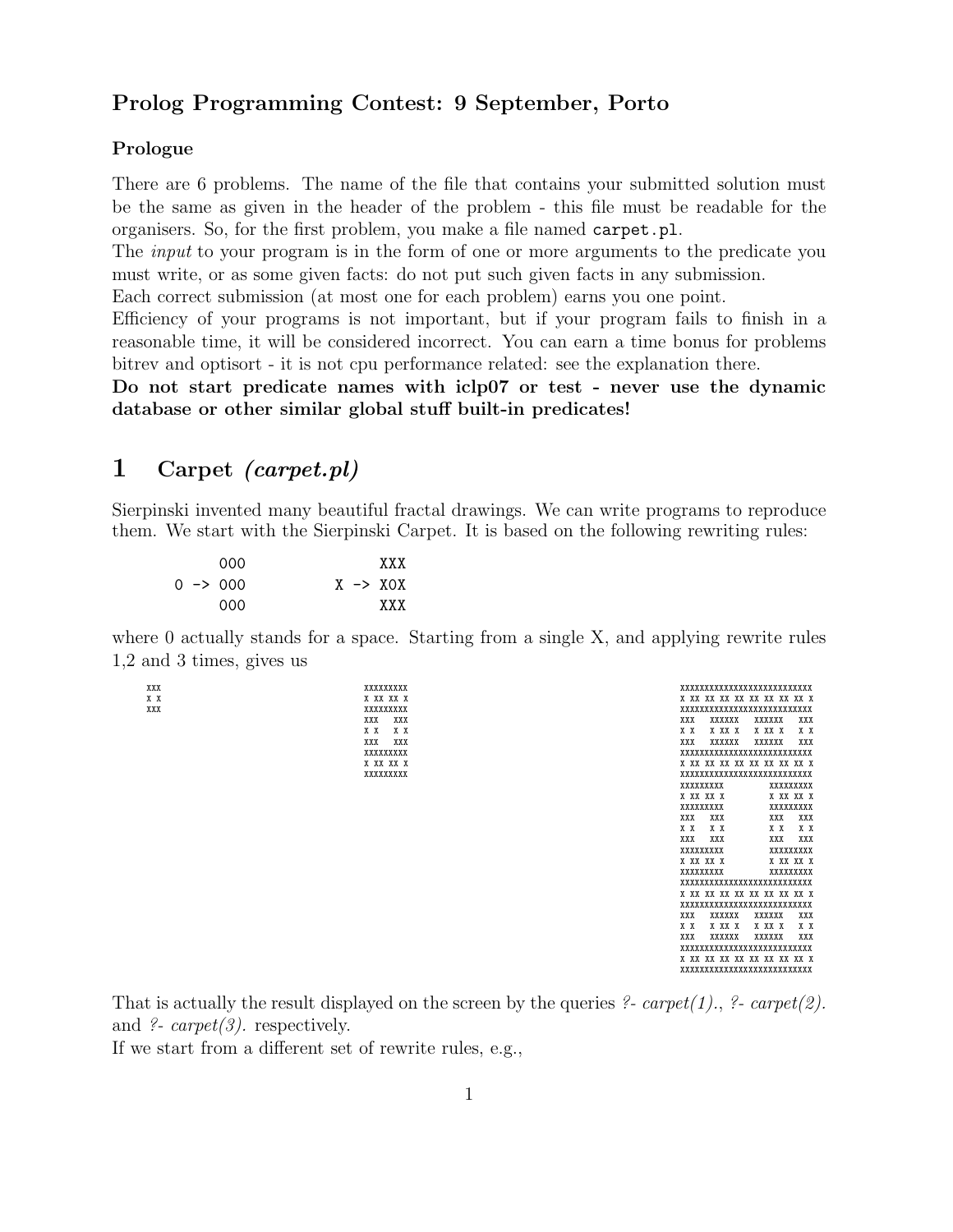000 XXX 0 -> 000 X -> 0X0 000 XXX

we get:

| xxxxxxxxxxxxxxxxxxxxxxxxx |            |  |  |                           |  |  |            |  |  |  |
|---------------------------|------------|--|--|---------------------------|--|--|------------|--|--|--|
|                           |            |  |  | x x x x x x x x x         |  |  |            |  |  |  |
| xxxxxxxxxxxxxxxxxxxxxxxxx |            |  |  |                           |  |  |            |  |  |  |
|                           | <b>XXX</b> |  |  | XXX                       |  |  | <b>XXX</b> |  |  |  |
|                           | X          |  |  | X                         |  |  | X          |  |  |  |
|                           | XXX        |  |  | XXX                       |  |  | <b>XXX</b> |  |  |  |
| xxxxxxxxxxxxxxxxxxxxxxxxx |            |  |  |                           |  |  |            |  |  |  |
| X                         | X          |  |  | x x x x x x x             |  |  |            |  |  |  |
|                           |            |  |  | xxxxxxxxxxxxxxxxxxxxxxxxx |  |  |            |  |  |  |
| XXXXXXXXX                 |            |  |  |                           |  |  |            |  |  |  |
|                           |            |  |  | x x x                     |  |  |            |  |  |  |
| xxxxxxxxx                 |            |  |  |                           |  |  |            |  |  |  |
|                           |            |  |  | <b>XXX</b>                |  |  |            |  |  |  |
|                           |            |  |  | X                         |  |  |            |  |  |  |
|                           |            |  |  | XXX                       |  |  |            |  |  |  |
|                           |            |  |  | xxxxxxxxx                 |  |  |            |  |  |  |
|                           |            |  |  | x x x                     |  |  |            |  |  |  |
|                           |            |  |  | XXXXXXXXX                 |  |  |            |  |  |  |
| xxxxxxxxxxxxxxxxxxxxxxxxx |            |  |  |                           |  |  |            |  |  |  |
|                           | <b>XX</b>  |  |  | x x x x x x x             |  |  |            |  |  |  |
| xxxxxxxxxxxxxxxxxxxxxxxxx |            |  |  |                           |  |  |            |  |  |  |
|                           | XXX        |  |  | XXX                       |  |  | XXX        |  |  |  |
|                           | X          |  |  | X                         |  |  | X          |  |  |  |
|                           | XXX        |  |  | XXX                       |  |  | <b>XXX</b> |  |  |  |
| xxxxxxxxxxxxxxxxxxxxxxxxx |            |  |  |                           |  |  |            |  |  |  |
|                           | x x        |  |  | x x x x x x x             |  |  |            |  |  |  |
|                           |            |  |  | xxxxxxxxxxxxxxxxxxxxxxxxx |  |  |            |  |  |  |

Your program must accept all possible rewrite rules of the form above: they are specified in Prolog as two facts. For the Sierpinski carpet, those would be:

rewrite('X',[['X','X','X'],['X',0,'X'],['X','X','X']]). rewrite(0,[[0,0,0],[0,0,0],[0,0,0]]).

For the second drawing, they would be:

rewrite('X',[['X','X','X'],[0,'X',0],['X','X','X']]). rewrite(0,[[0,0,0],[0,0,0],[0,0,0]]).

Write a program that has a predicate carpet/1 to be called as already shown and with the desired effect, depending on the rewrite rules given to you. The argument to carpet/1 shall always be a strictly positive integer. And in case you wonder ... the second argument of rewrite/2 is a list of length N of lists of length N: we have shown only the case  $N = 3$ , but of course, your program must work (sensibly !) for any non-negative N.

# 2 Bitrev (bitrev.pl)

Write a predicate bitrev/2 which accepts as first argument a list L of length  $2^N$  for some N, and which unifies the second argument with a permutation P of L such that if x is the  $i^{th}$  element in L, then the  $bitrev(N, i)^{th}$  element of P is this very x. We start counting positions from 0.

For a given i,  $\text{bitrev}(N, i)$  is the number you get by reading the N bits of the binary representation of i in reverse, so,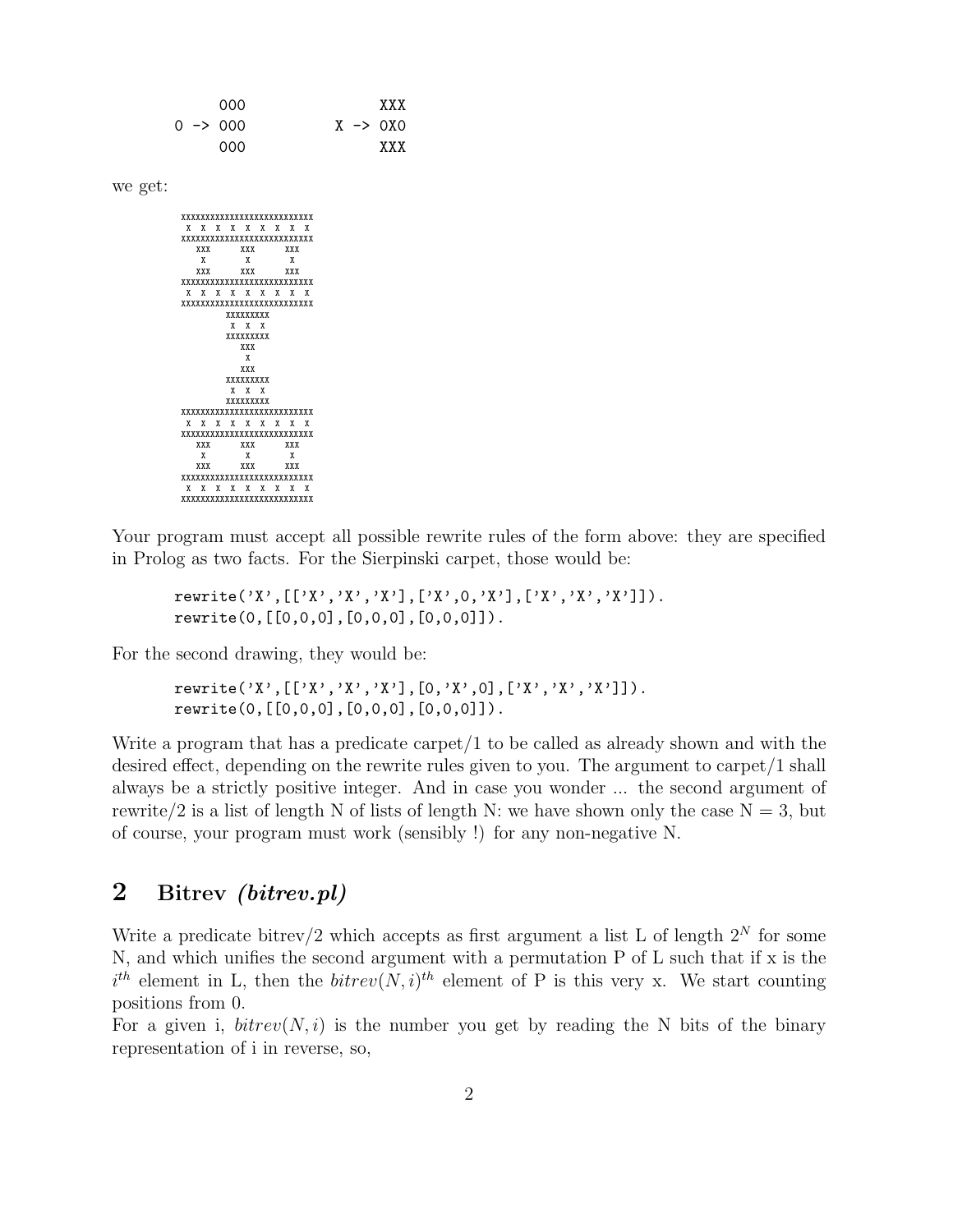$bitrev(4, 12) = rev(1100<sub>2</sub>) = 0011<sub>2</sub> = 3$  and  $bitrev(5, 12) = rev(01100<sub>2</sub>) = 00110<sub>2</sub> = 6.$ 

The nature of the elements is unspecified: atoms, integers, terms or variables ... There can be duplicates in the list L.

There is a bonus for a pure Prolog program that works for any instantiation of the query. This bonus consists in the subtraction of 20 minutes from your total submission time. Be careful not to use impure built-in or library predicates ! Ah, small detail: you can't use arithmetic even if you are not going for the bonus ! In particular, your can't use any number in your program.

Examples:

```
?- bitrev([a,b],L).
L = [a, b]?- bitrev([a,b,c,d],L).
L = [a, c, b, d]?- bitrev(L,[1,2,3,4,5,6,7,8]).
L = [1, 5, 3, 7, 2, 6, 4, 8]?- bitrev(In,Out).
In = []Out = [];
In = [-G252]0ut = [-G252] ;In = [-G252, -G255]Out = [-G252, -G255];
In = [-G252, -G255, -G273, -G279]Out = [_G252, _G273, _G255, _G279]
```
Thanks to Thomas Conway for suggesting this problem for the 1996 contest.

## 3 More sums than differences (sumdiff.pl)

With a (finite) set S of integers, we can form the set of sum(S) of sums of 2 elements of S and the set of differences diff(S) of 2 elements of S. More formally:

$$
sum(S) = {i + j|i, j \in S}
$$
 and  $diff(S) = {i - j|i, j \in S}$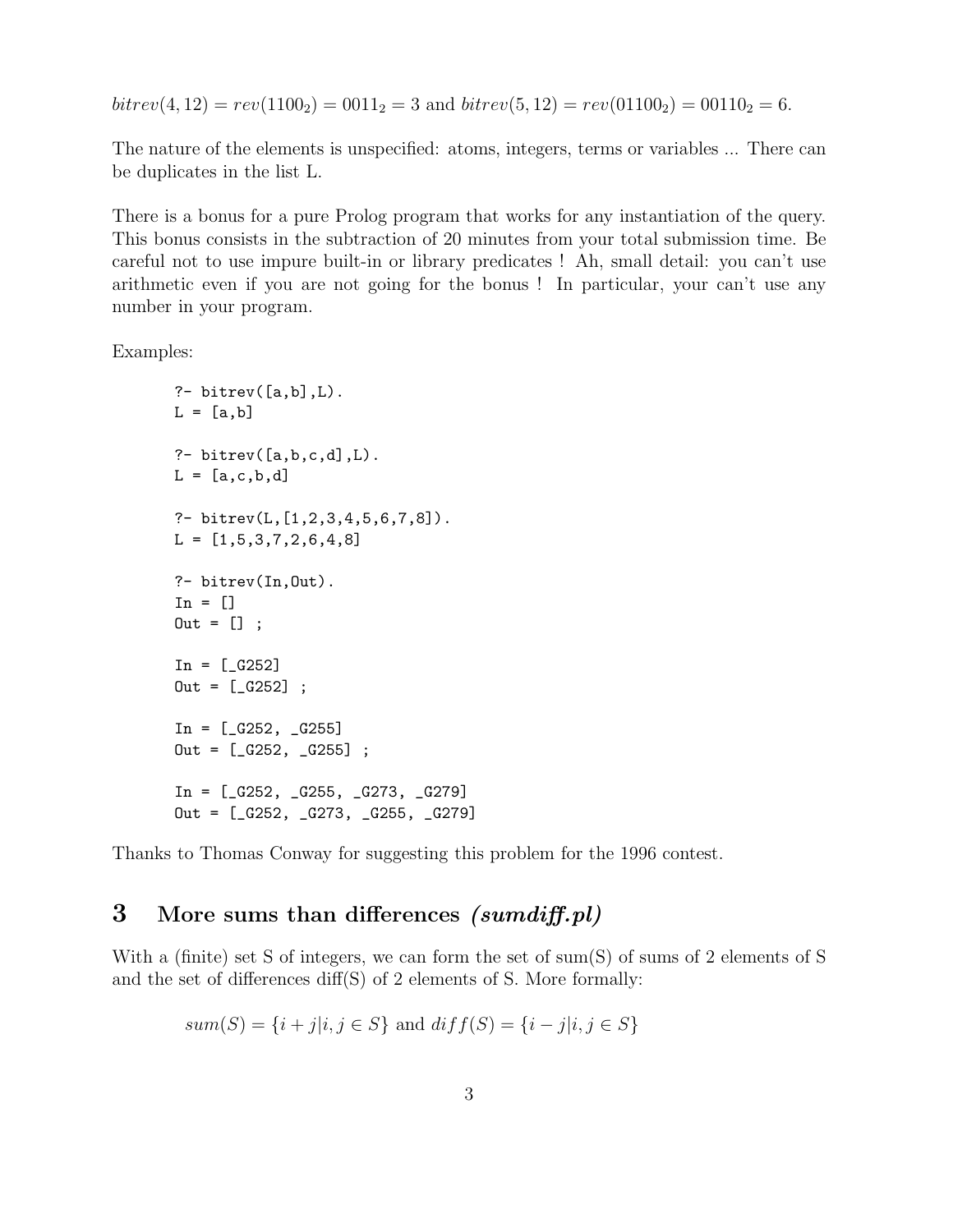Since for  $i \neq j$  we have that  $(i - j) \neq (j - i)$  but  $(i + j) = (j + i)$ , we might expect that  $|sum(S)| \leq |diff(S)|$ , but for many sets  $|sum(S)| > |diff(S)|$ . In the literature, such a set is called MSTD (More Sums Than Differences)<sup>1</sup>.

The property of being MSTD is invariant under affine transformation, i.e., if S is MSTD, than also the sets  $x^*S+y$  for all integer  $x \neq 0$  and any y are MSTD. So it makes sense to consider only MSTDs which contain 0 and positive numbers, like  $\{0,2,3,4,7,11,12,14\}$ . In Prolog, we represent such a set as the list:  $[0,2,3,4,7,11,12,14]$ .

The length of an MSTD is the size of the set, and the weigth of an MSTD is its highest element. The above MSTD has length 8 and weigth 14.

The following can then be investigated: for given N, compute an MSTD with length N and with smallest possible weigth. Yes, yes, do not be impatient, you are allowed to write a Prolog program that can solve this question. Here an example of a correct query:

 $?$ - sumdiff $(8,L)$ .  $L = [0, 2, 3, 4, 7, 11, 12, 14]$ 

For some values of N, the query sumdiff(N,L) has no answer (e.g., for  $N = 3$ ): your predicate is allowed to loop in such a case. If there is more than one answer, please give us just one.

## 4 Juggle sequence (juggle.pl)

We focus for now on two-handed ball juggling in which hands throw alternatingly one ball and only on every beat of a regular device (like a clock). Every time a ball is thrown, we can note down the number of beats before it is picked up by a hand and thrown immediately again note that this might be the same hand it was thrown from before. So, the sequence 3333333 denotes the classical juggling with 3 balls in which each hand alternatingly throws a ball to the other hand: each ball stays in the air for 3 beats. 22222 denotes juggling with two balls, where each hand throws one ball and catches the same ball over and over again. Now a slightly more complicated one: 151515151515. This one can be performed as follows with three balls named A, B and C:

```
beat 1: throw A with left hand to right hand: stays 1 beat in the air
beat 2: throw A with right hand to left hand: 5 beats
beat 3: throw B with left hand to right hand: 1 beat
beat 4: throw B with right hand to left hand: 5 beats
beat 5: throw C with left hand to right hand: 1 beat
beat 6: throw C with right hand to left hand: 5 beats
beat 7: A (thrown at beat 2) arrives in left hand: do as in beat 1
...
```
<sup>1</sup>Surely you think we are pulling your leg, but we are not.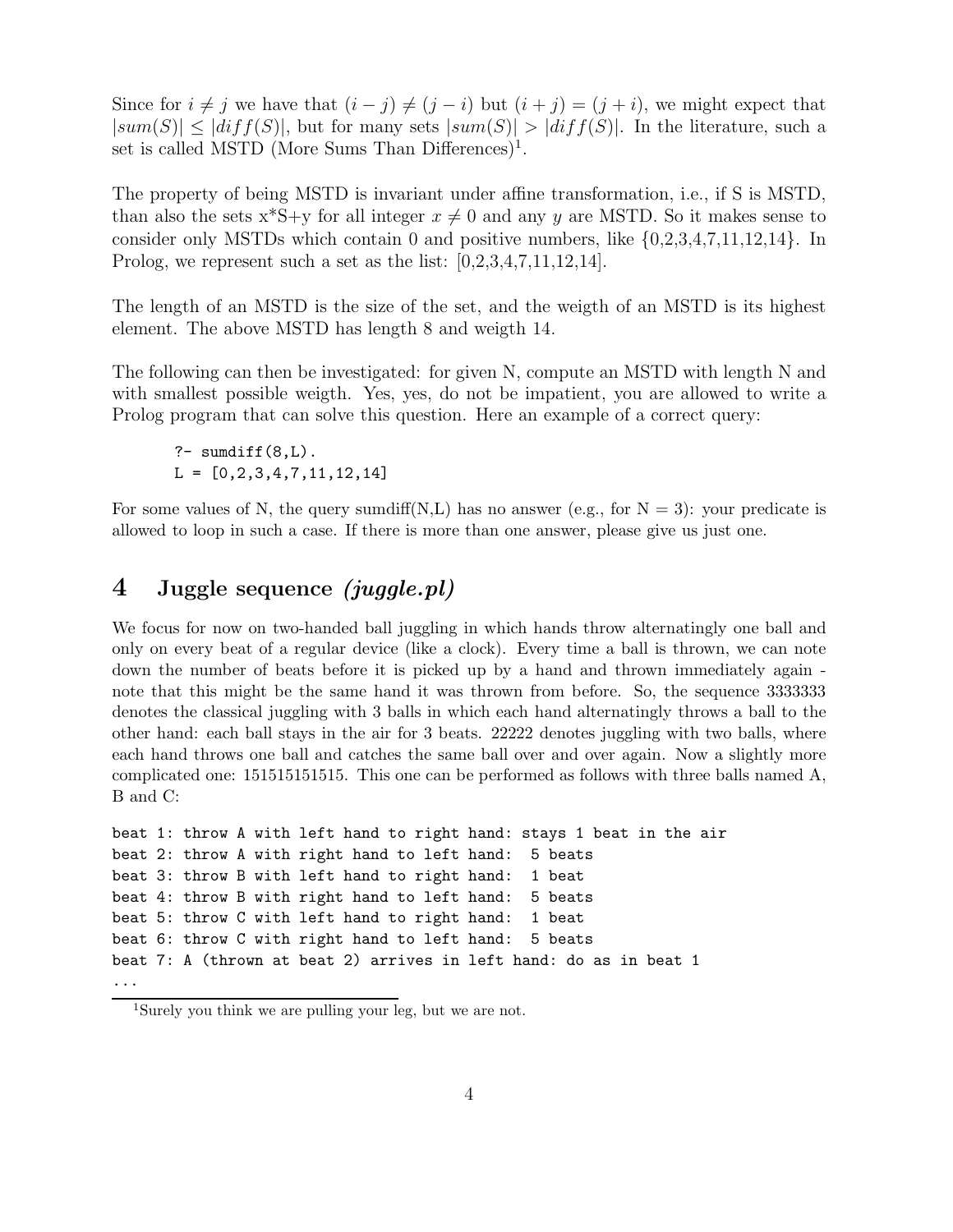Every pattern of juggling has its own sequence. Such a sequence might repeat and it is costumary to denote only the shortest repeating sequence, so the above is just as well described by 3 and 2 and 15 (or 51).

Not every sequence of integers is a juggling sequence: e.g., 32 (or 32323232) cannot be a juggling sequence because the balls thrown at beats 1 and 2, arrive at the same moment. Similarly, 5939 cannot be a juggling sequence because the balls thrown at beats 1 and 3 arrive at the same moment in the same hand.

You shall write a predicate juggle/2 which given a sequence (in the form of a list, e.g., [3,2]) succeeds if and only if that sequence is a juggling sequence. Examples:

?- juggle(2,[3]). Yes ?- juggle(2,[2]). Yes ?- juggle(2,[5,1]). Yes ?- juggle(2,[2,3]). No

You wonder what the first argument is for of course: it is the number of hands of the juggler. Above we were explaining everything under the assumption that the juggler has just two hands, but you must generalise appropriately to any number  $(> 1)$  of hands: the general idea is that if there n hands, they throw in the order  $1, 2, 3, \ldots, n, 1, 2, \ldots$  of course, but never at the same moment.

## 5 Optimal sort (optisort.pl)

Page 184 in D. Knuth, *Sorting and Searching* shows how 5 (different) items can be sorted with at most 7 comparisons (and that less than 7 is not enough): this constitutes minimal comparison sorting. Clearly, one can devise an algorithm to find the optimal sequence of comparisons for any number of items. You will do almost that: you will write a predicate optisort/3 which is called with as first argument a list of different items (ground terms) that need to be sorted, as second argument a list of comparisons between some items that are known to hold, and a free third argument.

Your predicate must unify the third argument with a *good* decision tree of comparisons, so that together with the known comparisons, the item list can be sorted. A decision tree has the type:

decisiontree --> done | compare(item,item,decisiontree,decisiontree)

The third argument of compare/4 is the decision tree in case the comparison between the first two item arguments yields <; and opposite for the fourth argument. Some examples:

?- optisort $([a,b],[]$ , $D)$ .  $D = \text{compare}(a, b, \text{done}, \text{done})$ .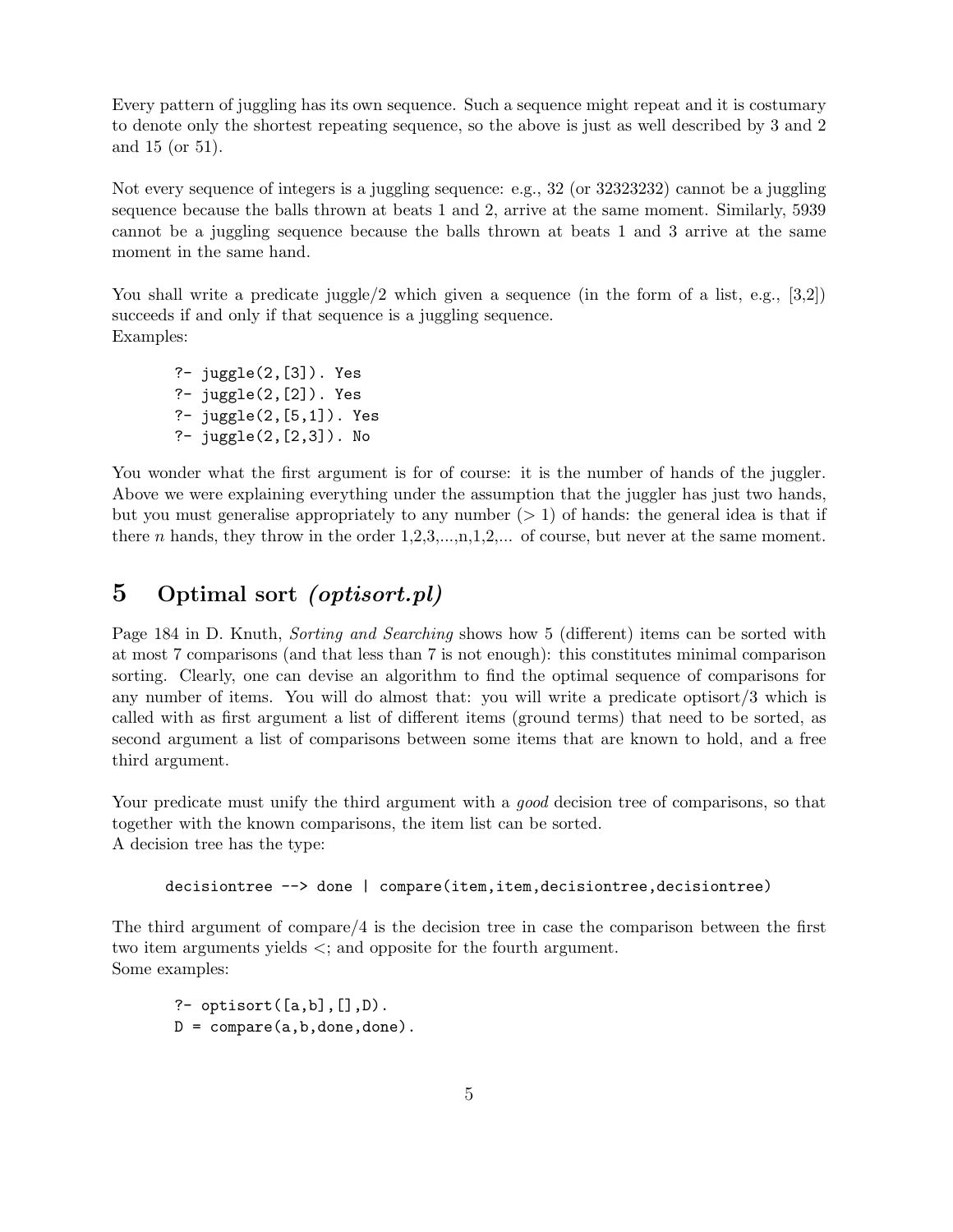```
?- optisort([a,b,c],[],D).
D = \text{compare}(a, b, \text{compare}(a, c, \text{compare}(b, c, \text{done}, \text{done}),done),
                   compare(a,c,done,
                                  compare(b,c,done,done)))
?- optisort([a,b,c], [a<b,b<c]</b>,D).
D = done?- optisort([a,b,c],[b<c],D).
D = compare(a,b,done,compare(a,c,done,done))
```
You see that we use  $x < a$  to denote that in the order of the items, x comes before a. Of course, you should not use the Prolog < on the items, neither the @−compare family of term comparison predicates: the order is completely fictitious.

Here is the criterium for accepting your solution: it should be at least as good as our own solution (which we know is not optimal) on all test cases. A solution is better when the decision tree is less high.

You can even earn a time bonus: for a set of 5 test cases the differences are made between the height of your decision tree and ours, and then summed. This will yield a number  $D \geq 0$ . Your bonus is  $10 * D + 10$  minutes.

#### 6 Circular book shelf move (bookmove.pl)

Libro, the university librarian, likes to keep the books on his shelves sorted by the id on them (btw, a book id is not necessarily a number). Students tend to put books back in the wrong order, but on the right shelf, so every morning Libro sorts the books just before the opening of the library. It is important to know that the shelves are round - see the picture later - and that Libro has a peculiar way of sorting books (also see later), in particular, he does not care where the book with the lowest id is placed on the shelf and he doesn't care whether the books are sorted in ascending or descending order. We first define what it means for such a circular book shelf to be sorted. There are two distinguished books, Min and Max: no book has an id lower than Min and no book has an id higher than Max. A book shelf is sorted if it is left sorted or right sorted. It is left sorted if the id of a book is always smaller than the id of its left neighbour, except for Max which has as left neighbour Min. You certainly can make up the definition of right sorted now, can't you? Left and right mean different things when you are inside or outside the circle: Libro stands inside: see the picture.

The way Libro sorts a circular book shelf goes as follows: he makes book moves. One book move consists in: he takes from the shelf N books that happen to be next to each other on the shelf, shifts M books to the left or the right and inserts the N books in the new hole - in the same order they were in when he took them.